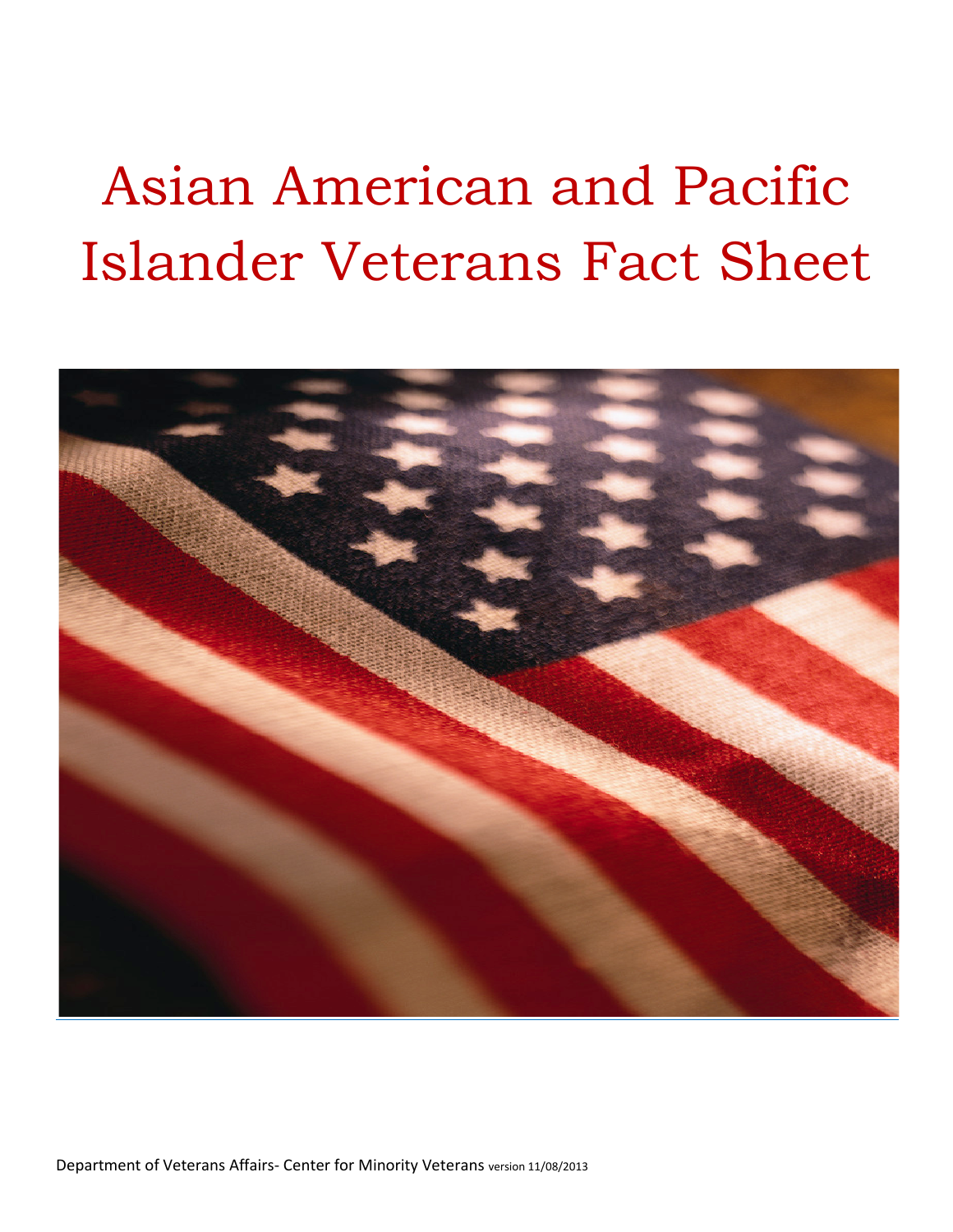# Asian American and Pacific Islander Military and Veteran History

Asian American and Pacific Islanders have been serving honorably in the United States Military, since the War of 1812. The First Asian American Pacific Islander (AAPI) to reach general officer rank was Brigadier General. Albert Lyman, who was Chinese and Hawaiian American, was the commanding general of the 32<sup>nd</sup> Army Division that fought in the Leyte campaigns in the Philippines in World War II. The highest ranked AAPI in the military was Eric Shinseki, who was a four – star general and the Army Chief of Staff.

# **Medal of Honor**



The first Congressional Medal of Honor recipient was to US Army Private Jose Nisperos, from the Philippine Scouts Unit for this action on September 24, 1911. The one and only Medal of Honor awarded during peacetime on January 21, 1915 was to Second Class Telesforo Trinidad. Twenty-one of the twenty-four Medal of Honor recipients during WWII were Japanese-Americans serving with the  $442^{nd}$  Regimental Combat Team or the 100<sup>th</sup> Infantry Battalion. They are Barney Hajiro, Mikio Hasemoto, Joe Hayashi, Shizuya Hayashi, Daniel Inouye, Yeiki Kobashigawa, Robert Kuroda, Kaoru Moto, Sadao Munemori, Kiyoshi Muranaga, Masato Nakae, Shinyei Nakamine, William Nakamura, Joe Nishimoto, Allan Ohata, James Okubo, Yukio Okutsu, Frank Ono, Kazuo Otani, George Sakato, and Ted

Tanouye. Also in WWII, Captain Francis Wai is the only Chinese American to receive the Medal of Honor. In the Korean War, the first Native Hawaiian and Pacific Islanders, Private First Class Anthony T. Kaho'ohanohano, Sergeant Leroy A. Mendonca, and Private First Class Herbert K. Pililaau were awarded the Medal of Honor for their actions on Sept. 1, 1951, July 4, 1951, and September 17, 1951 respectively along with Corporal Hiroshi H. Miyamura for his actions in April 24-25, 1951. Three Asian Americans were awarded in Vietnam War Corporal Terry Kawamura, Staff Sergeant Elmelindo Smith, and Sergeant First Class Rodney Yano. A total of 31 Asian American and Pacific Islanders have received this prestigious honor for their actions during war and in peacetime.

<http://www.history.army.mil/html/topics/apam/ap-moh2.html> an[d http://www.army.mil/article/55395/](http://www.army.mil/article/55395/) 

# **US Asian American and Pacific Islander Military Units**

**442nd Infantry Regimental Combat Team** was the most decorated unit for its size and length of service, in the entire history of the U.S. Military. The 4,000 men who initially came in April 1943 had to be replaced nearly 3.5 times. In total, about 14,000 men served, ultimately earning 9,486 Purple Hearts, 21 Medals of Honor and an unprecedented eight Presidential Unit Citations. [http://www.goforbroke.org/history/history\\_historical\\_veterans\\_442nd.asp](http://www.goforbroke.org/history/history_historical_veterans_442nd.asp)





**100th Infantry Battalion** was activated on 12 June 1942, composed of more than 1,400 Americanborn Japanese called "Nisei", or second generation from Hawaii.<br><http://www.history.army.mil/html/topics/apam/100bn.html>

**Military Intelligence Service** (initially known as the Fourth Army Intelligence School) began operation in November 1941. The Military Intelligence Service was a World War II U.S. military unit consisting of two branches, the Japanese American Unit described here.

[http://www.mnhs.org/library/tips/history\\_topics/120language\\_school.html](http://www.mnhs.org/library/tips/history_topics/120language_school.html)

**407th Air Service Squadron** and **987th Signal Company** were Chinese Americans drafted into World War II and ended up serving in the a all-Chinese American unit supporting the 14th Air Force's famed Flying Tigers. The fighter squadrons, flying the shark-faced P-40s, defended China against Japanese forces. [http://www.sfgate.com/entertainment/article/WWII-all-Chinese-](http://www.sfgate.com/entertainment/article/WWII-all-Chinese-American-unit-reminisces-3215751.php#photo-2358434)[American-unit-reminisces-3215751.php#photo-2358434](http://www.sfgate.com/entertainment/article/WWII-all-Chinese-American-unit-reminisces-3215751.php#photo-2358434)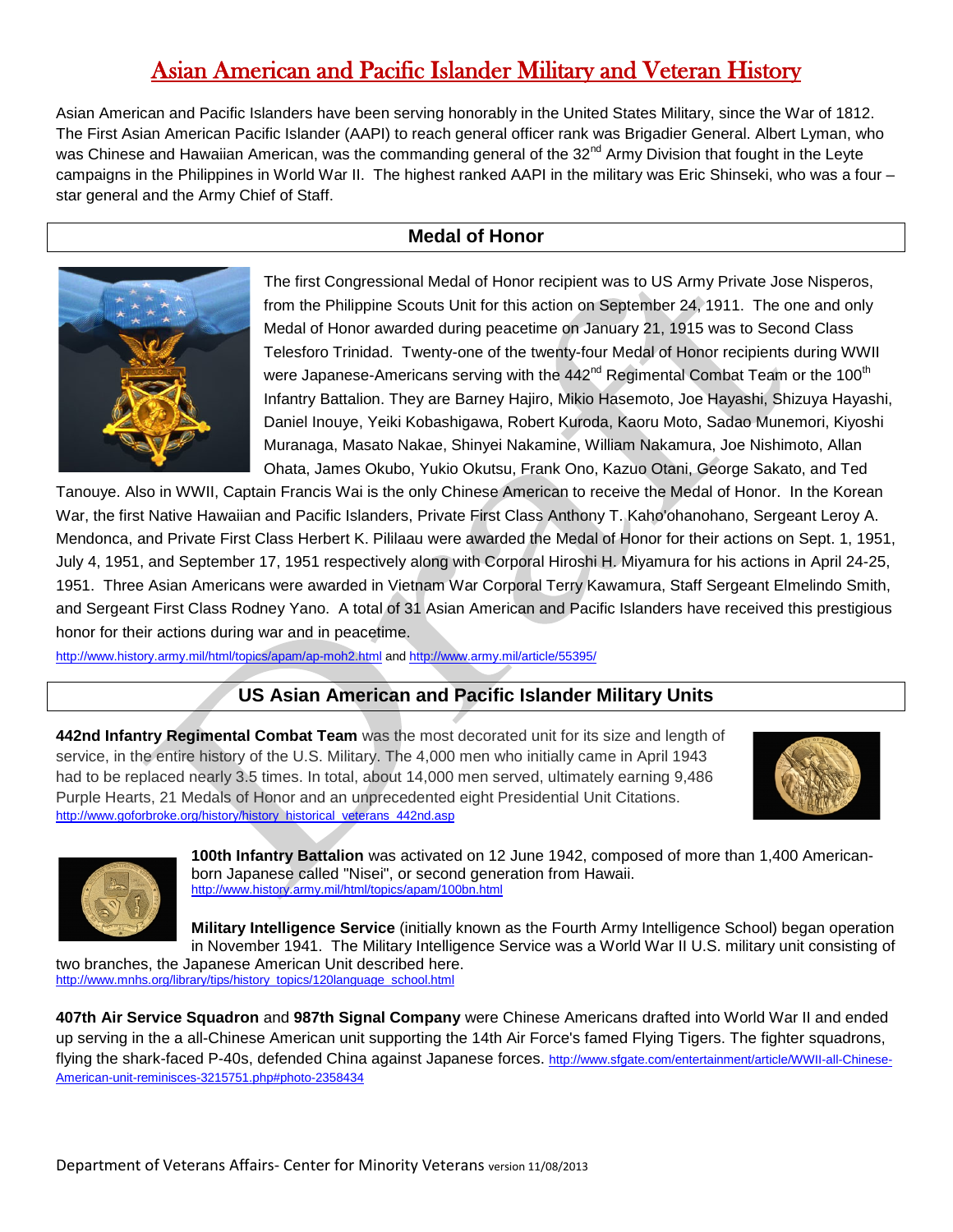**Philippine Scouts** were the first and last of what some might call American colonial troops. But they were not colonials. The first Scout organizations were created in 1901 during the early days of the American occupation of the Philippine Islands by the induction of Filipinos into the service of the U. S. Armed Forces. Their mission was to help restore order and peace to a troubled area. In the ensuing two decades, the Philippine Scouts took part in subduing the fierce and warlike Moro tribes on the island of Mindanao and in the Jolo Archipelago and in establishing tranquility throughout the islands. [http://www.philippine](http://www.philippine-scouts.org/history/history-of-the-scouts.html)[scouts.org/history/history-of-the-scouts.html](http://www.philippine-scouts.org/history/history-of-the-scouts.html)



**1st Filipino Battalion** was formed on March 4, 1942 and activated in April 1 at Camp San Luis Obispo, California. By the



end of May 1942, the strength of the 1st Battalion had reached over 2,000 men. The unit was ordered to Salinas, California where it became the 1st Filipino Infantry Regiment on July 13, 1942. So many Filipino volunteers came from all over the United States that the 2nd Filipino Infantry Regiment was formed at Fort Ord, California on November 22, 1942. <http://www.militarymuseum.org/Filipino.htm>

**United States Army Forces in the Far East** (**USAFFE**) was a military formation of the United States Army active from 1941 to 1946. The new command's headquarters was created on July 26, 1941, at No. 1, Calle Victoria, Manila, Luzon, the Philippines with General Douglas MacArthur as commander. The Chief of Staff was Brigadier General Richard K. Sutherland and the Deputy Chief of Staff was Lieutenant Colonel Richard J. Marshall. The core of this command (including MacArthur, Marshall, and Sutherland) was drawn from the Office of the Military Advisor to the Commonwealth Government.

# **Women in the Military**

Maggie Gee and Hazel Ying Lee were one of the first two Chinese Americans in the Women Airforce Service Pilots (WASP). <http://thepublichistorian.net/2013/02/04/gone-west-former-wasp-maggie-gee/>

The Women's Army Corps was officially converted from an auxiliary group (the Women's Auxiliary Army Corps) to a military organization with full Army status on July 1, 1943. Although recruitment of Japanese American women began in March of 1943, they were not inducted until September 1943 when the exclusionary policy against them was lifted. [http://www.javadc.org/AJA%20women\\_in\\_wwII.htm](http://www.javadc.org/AJA%20women_in_wwII.htm)

In November 1947, Florence (Ebersole) Smith Finch received the U.S. Medal of Freedom, the highest civilian medal awarded to American citizens living abroad who aided in the war effort. [http://www.defense.gov/specials/asianpacific2002/apa](http://www.defense.gov/specials/asianpacific2002/apa-uscg01.html)usca01.html

Captain Suni Williams was an American astronaut and a US Navy officer with Southern Indian descent. She had two spaceflights, December 9 2006 and April 2007. Captain Suni Williams holds several records, the longest spaceflight of 195 days by a woman, total space walks, and most spacewalk time for a woman. [http://www.jsc.nasa.gov/Bios/htmlbios/williams](http://www.jsc.nasa.gov/Bios/htmlbios/williams-s.html)[s.html](http://www.jsc.nasa.gov/Bios/htmlbios/williams-s.html) 

Rear Admiral Eleanor Mariano, MC, USN became the first military woman in appointed White House Physician. In 1994, was named Director of the White House Medical Unit and served as President William Clinton's person physician. In 2000 she became the first female Filipino American Navy Admiral. <http://www.whitehousedoctor.com/bio.html>

Tammy Duckworth is the first Asian-American woman elected to Congress in Illinois, the first disabled woman to be elected to the U.S. House of Representatives, and the first member of Congress born in Thailand. <http://www.prweb.com/releases/2013/3/prweb10582364.htm>

Tulsi Gabbard is the first American Samoan, the first Hindu member, and, one of the first female combat veterans in the United States Congress. <http://gabbard.house.gov/about/full-biography>

# **Military and Veteran History**

In 1815, General Andrew Jackson notes that Filipinos fought alongside his forces during the famed Battle of New Orleans near the end of the War of 1812. [http://www.loc.gov/teachers/classroommaterials/primarysourcesets/veterans/pdf/teacher\\_guide\\_struggles.pdf](http://www.loc.gov/teachers/classroommaterials/primarysourcesets/veterans/pdf/teacher_guide_struggles.pdf)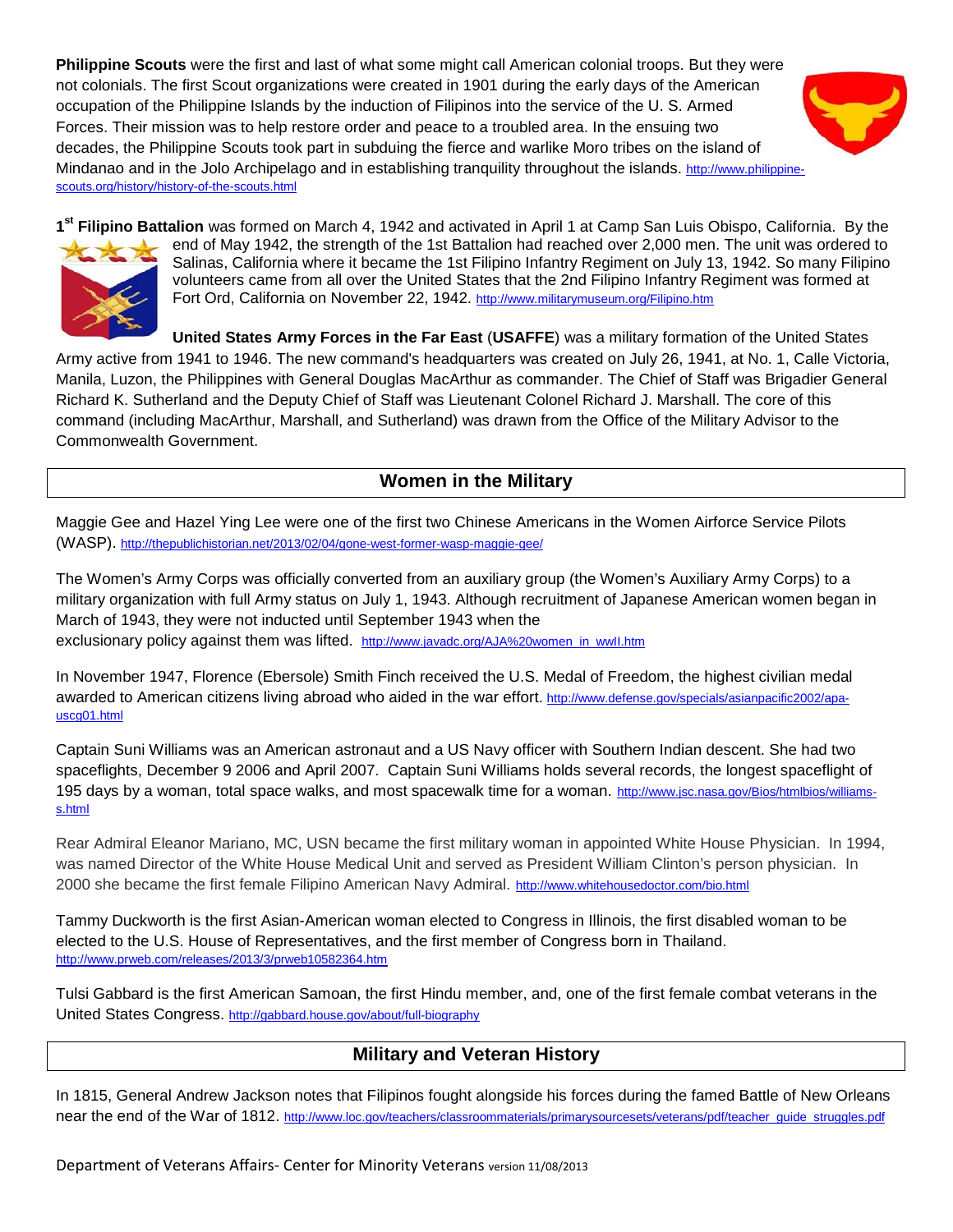Chinese American John Tomney joins New York Infantry, later dies of wounds at Battle of Gettysburg in 1863.

Feb 10, 1923: Justice Sutherland rules "Hindus" are "aliens ineligible to citizenship" in United States vs. Bhagat Singh Thind (261 US 204). Bhagat Singh Thind joined the U.S. Army during World War I. [http://www.pbs.org/rootsinthesand/i\\_bhagat1.html](http://www.pbs.org/rootsinthesand/i_bhagat1.html)

Samuel Amalu, Hawaii's renowned dean of lighthouse keepers, was the keeper of the Kilauea Light Station. Kilauea Light, the northernmost lighthouse in Hawaii, was built in 1913. <http://www.uscg.mil/history/AsianPacificAmericans.asp>

Shigeo Uchino, a native Hawaiian, began a 30-year career with the Military Intelligence Service in 1945. Uchino was assigned to Korea for one year beginning in October 1950. In addition to earning the Purple Heart, he was awarded the Bronze Star for Valor and the Combat Infantry Badge. <http://www.nj.gov/military/korea/factsheets/asian.html>

Chew-Een Lee, the son of Chinese immigrants, first enlisted in the Marine Corps in 1944 and was commissioned a second lieutenant in 1946. Before hostilities broke out in Korea, First Lieutenant Lee served with the 1st battalion, 7th Marines. As a platoon commander in that unit, Lee received America's second highest combat award, the Navy Cross. On Nov. 2-3, 1950, Lee's platoon came under heavy attack. Despite being outnumbered, Lee exposed himself to fire as he personally reconnoitered the area to better re-deploy his machine gun posts within the defensive perimeter. He reorganized his unit and moved up the enemy-held slope. Despite serious wounds, he pressed forward ultimately driving the hostile forces from the area. <http://www.defense.gov/specials/asianpacific03/marinecorps.html>

Private Ichiro Miyasaki, a Nisei from Rexburg, Idaho, posthumously was awarded the Distinguished Service Cross for extraordinary valor in the Korean War. <http://www.defense.gov/specials/asianpacific03/army2.html>

Young Oak Kim, a second-generation Korean-American, fought as a young officer with the 442d RCT in Europe during World War II. The Army asked Kim to return to active duty after the Korean War began because of his fluency with the Korean language. Kim agreed, but he wanted assignment with a combat unit rather than as a linguist. Major Kim commanded the 1st Battalion, 31st Infantry Regiment, and 7th Infantry Division and was in Korea for a year. He remained in the Army after the Korean War and retired as a colonel in 1972.

Juan T. Salas was the first Chamorro (Asian Pacific Islander from Guam) to graduate from the U.S. Coast Guard Academy and from any military service academy (Class of 1968). <http://www.uscg.mil/history/AsianPacificAmericans.asp>

Korean American Army Lt. Col. Herbert Choy becomes first Asian American named to federal court (U.S. Ninth Circuit Court, 1971). <http://the.honoluluadvertiser.com/article/2004/Mar/12/ln/ln25a.html>

Captain Hung M. Nguyen was the first Vietnamese-born Coast Guard Academy graduate. He was a member of the Class of 1986. <http://www.uscg.mil/HISTORY/ASIANPACIFICAMERICANS.ASP>

Lt. Gen. Allen K. Ono was the Army's first three- star Japanese American.<http://www.defense.gov/news/newsarticle.aspx?id=43031>

Thomas Tang, a Chinese-American, entered the Army in 1942 through the ROTC enlisted reserves. He served in World War II and was recalled into action with the outbreak of hostilities on the Korean Peninsula. Tang was stationed in Tokyo as a military intelligence officer, but also served in Korea interrogating prisoners in Pusan. As judge in civilian life, Tang was appointed to the U.S. Court of Appeals for the Ninth Circuit by President Jimmy Carter in October 1977. <http://www.defense.gov/specials/asianpacific03/army2.html>

Vicente Tomas Blaz was first Chamorro promoted to Brigadier General. He served US Congress from 1985- 1993[.http://www.bisitaguam.com/bio/](http://www.bisitaguam.com/bio/)

Rear Admiral Peter Gumataotao, the first Guam native to achieve flag rank. <http://www.history.navy.mil/special%20Highlights/asian/API-12Apr11.pdf>

Retired U.S. Army General Eric K. Shinseki was nominated by President Barack Obama on December 7, 2008 to serve as Secretary of Veterans Affairs. His nomination was confirmed by the Senate on January 20, 2009, and he was sworn in as the seventh Secretary of Veterans Affairs on January 21, 2009. [http://www.va.gov/opa/bios/bio\\_shinseki.asp](http://www.va.gov/opa/bios/bio_shinseki.asp)

Department of Veterans Affairs- Center for Minority Veterans version 11/08/2013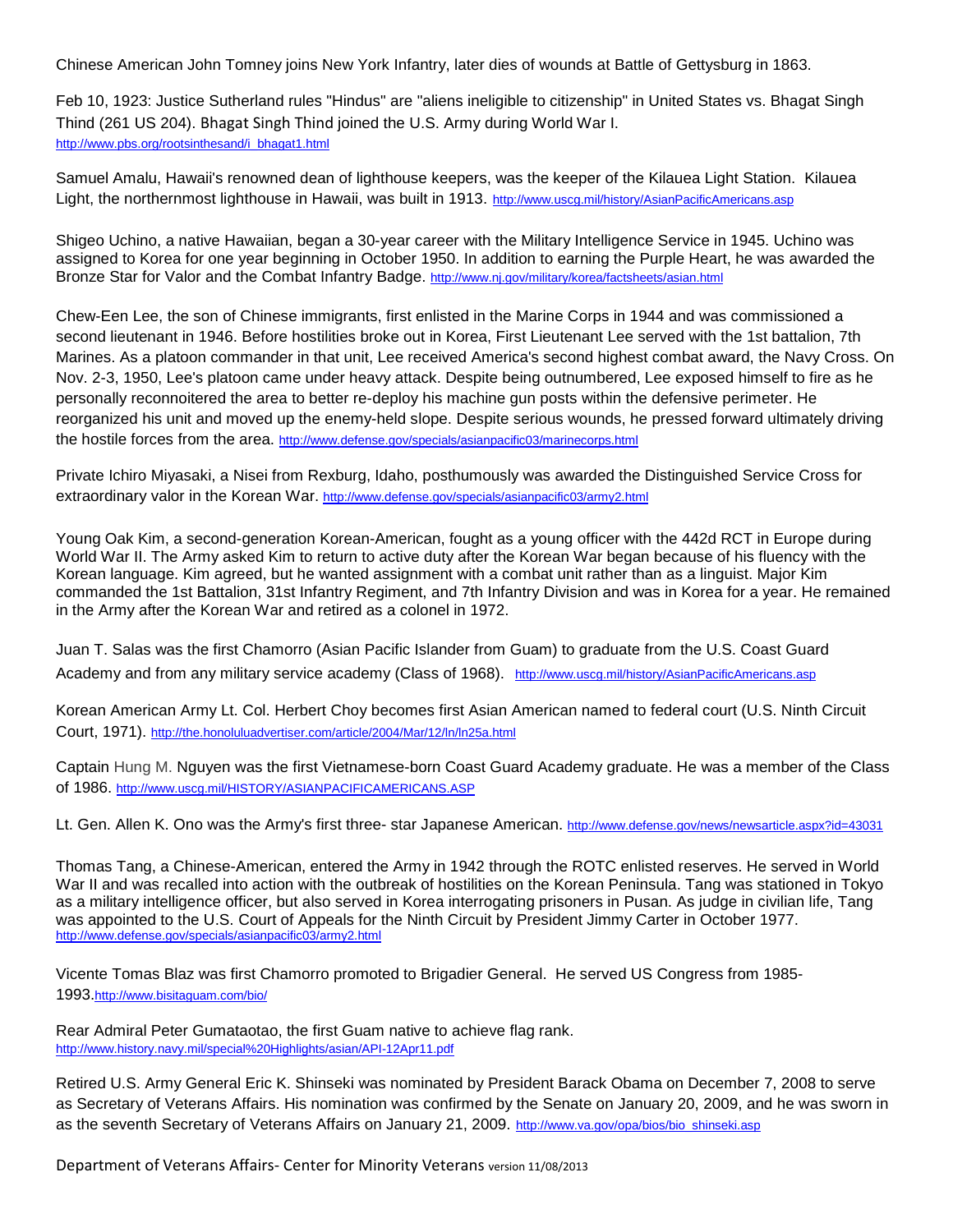#### **Notables**

Currently, the highest ranking Asian Americans in the military are General John F. Campbell and Admiral Harry B. Harris Jr. while the highest Native Hawaiian/Pacific Islander is Upper Rear Admiral Peter A. Gumataotao. The highest ranking female Asian American is Air Force Maj. Gen. Sharon K. G. Dunbar.

Serving in Congress today, Eni Faleomavaega from American Samoa, Tammy Duckworth from Illinois and Tulsi Gabbard from Hawaii both are all combat veterans.

## **Historical Tidbits**

1900 U.S. flag raised over Samoa for the first time.

1943 Military Order No. 45 exempts Korean Americans from enemy alien status.

1943 U.S. Senate passes resolution granting Philippines independence as soon as conditions return to normal after World War II.

1943 President Roosevelt signs repeal for Chinese Exclusion Act; soon thereafter 14,000 Chinese Americans drafted into armed forces.

1944 U.S. War Department ends internment of Japanese Americans.

1992 Vietnamese American astronaut Eugene Huu-Chau Trinh make space shuttle flight.

1959 Hawaii becomes 50th state.

1980 The Vietnam Veterans Memorial (Wall) was designed by an undergraduate at Yale University, Maya Ying Lin, born in Athens, Ohio in 1959.

<http://www.defense.gov/news/newsarticle.aspx?id=43031>

### **Military and Veterans Statistics**

#### **WWII**

Substantial numbers of Asian Americans served in America's armed forces during World War II, but the total number is unknown. Some 25,000 Japanese Americans had proved their loyalty in uniform. More than 6,000 Nisei (first-generation, American-born Japanese) trained as interpreters and translators at the Army's Military Intelligence Service (MIS) Language School in Minnesota and 3,700 MIS linguists served in combat. The U.S. Army's 442d Regimental Combat Team (RCT), comprised of about 4,500 Japanese Americans, fought heroically in Italy and Central Europe. The unit received more than 18,000 individual decorations and seven Presidential Unit Citations. More than 20,000 Chinese Americans served in the armed forces, many as integrated members of Army units. Smaller numbers of Filipino Americans and Korean Americans formed small units for the nation's war effort. <http://www.nj.gov/military/korea/factsheets/asian.html>

#### **Active Duty members by race**

Members who report themselves as White make up the highest percentage of Active Duty members (69.8%), while members who report themselves as Black or African American make up 16.9 percent. Asian (53,457), American Indian or Alaska Native, and Native Hawaiian or other Pacific Islander (8,957) members make up 3.8 percent, 1.6 percent, and 0.6 percent, respectively. Over two percent (2.5%) of Active Duty members report themselves as multi-racial. \* The Army does not report "Native Hawaiian or other Pacific Islander" or "Multi-racial." Note: Percentages may not total to 100 due to rounding. DMDC Active Duty Military Personnel Master File (September 2011)

#### **Active Duty officers' race**

Members who report themselves as White make up the highest percentage of Active Duty officers (77.0%), while members who report themselves as Black or African American make up 9.5 percent. Asian (9,456), American Indian or